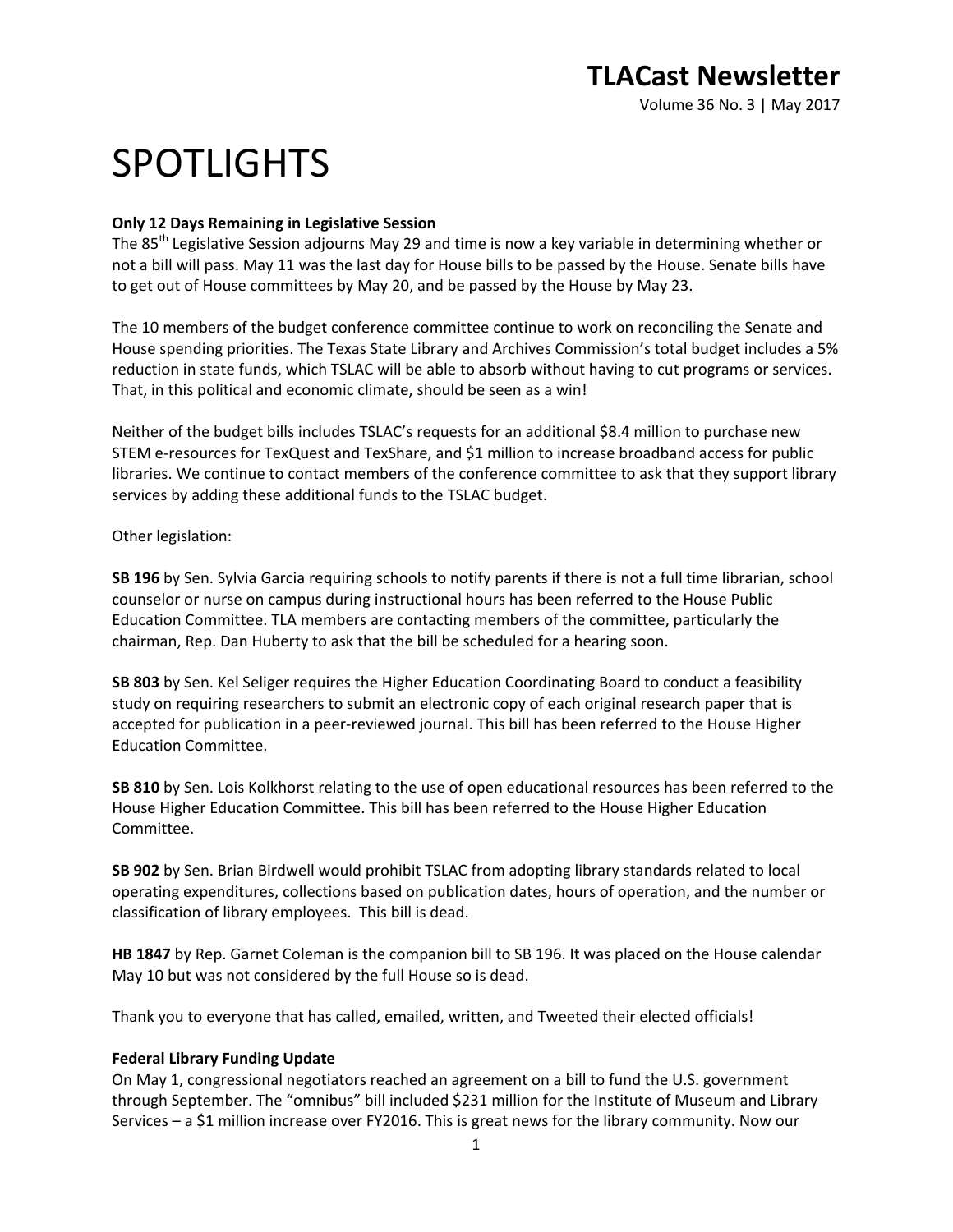Volume 36 No. 3 | May 2017

attention turns to the FY2018 budget process, which promises to be very challenging. May 19 is the deadline for U.S. Senators to sign on to the "Dear Appropriator" letters backing \$186.6 million in FY 2018 funding for LSTA and \$27 million for IAL. ALA's Office of Government Relations is maintaining an up to the minute [online tracker](https://airtable.com/shrbwBqmeYMWSYu2f/tblibE5jSCHVLvFmx/viw6jssU5hI83m3jY) showing which Senators have signed which letter(s). Texas Senators John Cornyn and Ted Cruz have not signed either letter.

# CONFERENCE RECAP

### **We Owned Our Profession!**

Thank you to everyone that helped make the 2017 TLA Annual Conference a tremendous success! More than 7,000 registrants participated in four days of learning, networking, and fun.

Here's what a few attendees had to say:

"Everything really is bigger in Texas! We learned so much in our short visit. These lessons will influence our daily work and our planning for our own conference." *New York school librarians [\(read the complete letter\)](http://www.txla.org/sites/tla/files/conference/docs/conf2017-thx-NY%20librarians.pdf)*

"The conference was great and Cory Doctorow's general session speech was excellent!"

"The exquisite authors that spoke were wonderful and made the TLA conference a highlight of my year – relighting my enthusiasm for library services and reminding us all why what we do is so important."

Overall the presenters are amazing! Thank you for your efforts to elevate the profession."

We must thank our 2017 Annual Conference sponsors and exhibitors for their support which enriches the event experience. In addition to helping fund travel stipends, awards, prizes, refreshments, meals, and entertainment, they contribute to the overall quality, content, and experience of the conference.

We also thank all attendees, presenters, and authors for making the TLA Conference a success. Lastly, we must give a big shout out and thank you to the hundreds of volunteers and the library community for their hard work. See you next year in Dallas!

#### **Post-Conference Survey**

TLA values your feedback on the 2017 Annual Conference. We use your input to assist in planning next year's conference. **Please complete th[e online survey](https://secure.txla.org/secure/survey/surveyForm.asp?sid=42) by June 2.**

#### **Congratulations to our Prize Winners!**

The New Braunfels Public Library is the lucky winner of the TLA 2017 Member Grand Prize, a Performance Curved Mobile Shelving Unit by Brodart. Kyla Schooling of Grand Prairie ISD and Elizabeth Gross of Sam Houston State University were the winners of the Coloring Book Prizes valued at \$250 presented by Living Language. The winner of the Power Up Prize Pack, valued at \$5,000, sponsored by PolyPrinter was Stephanie Biggs of Milam Elementary, Wichita Falls ISD.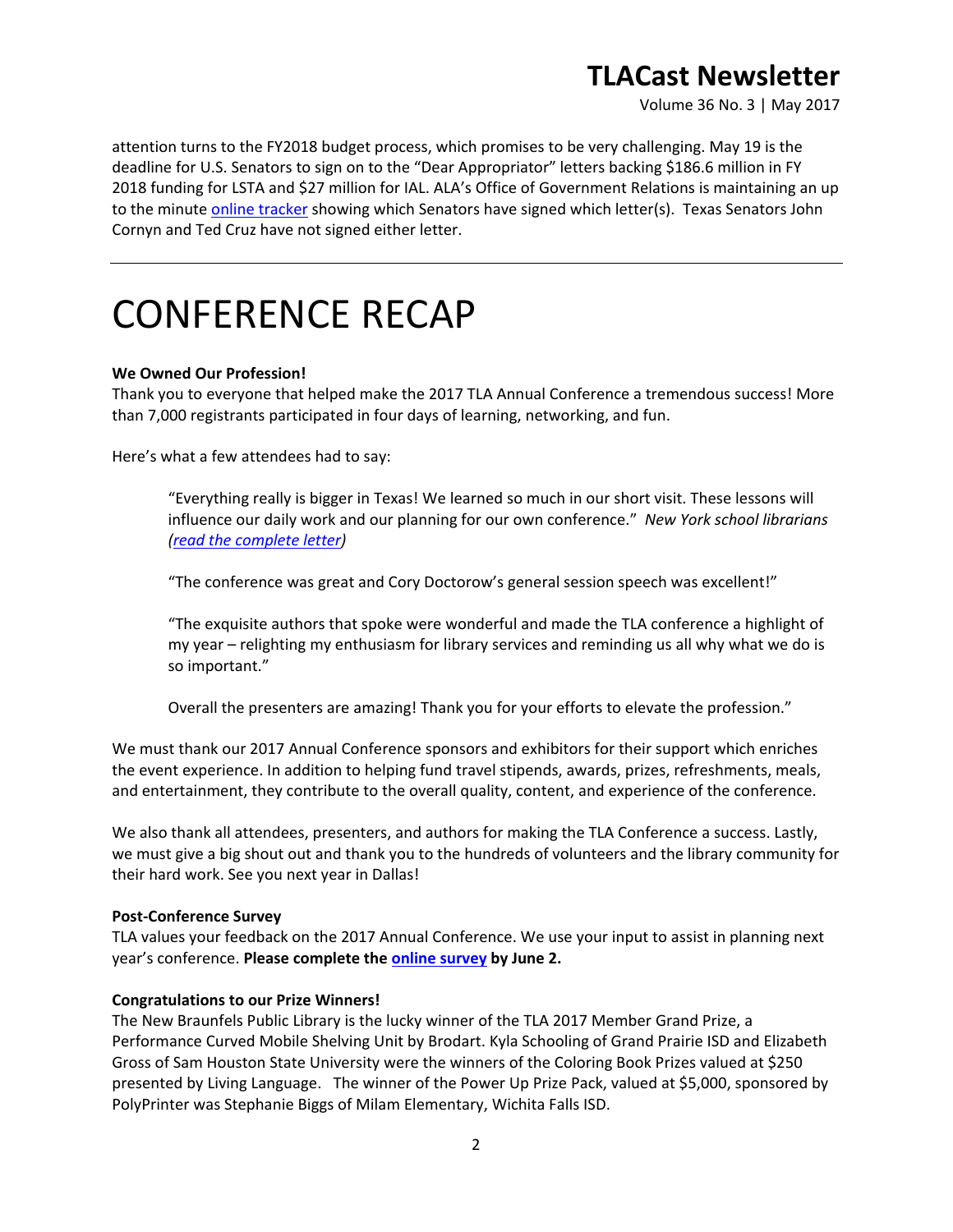Volume 36 No. 3 | May 2017

#### **Powered Libraries at TXLA17**

Thank you to everyone who participated in the Power Up at Your Library Week Pledge in San Antonio. The Powered Libraries [Year One Report](http://www.txla.org/sites/tla/files/pdf/handouts/Ideas%20Powered%20Year%20One%20Review_2.pdf) was distributed at the 2017 Annual Conference. The report covers the time period of April 1, 2016-March 31, 2017 and offers an overview of the campaign's first year with a focus on stories, analytics, and a look at this year's goals and activities. You can view and download the report [here.](http://www.txla.org/sites/tla/files/pdf/handouts/Ideas%20Powered%20Year%20One%20Review_2.pdf)

By the end of conference, over 325 people pledged their participation via social media, using the #poweredlibraries hashtag, endorsing their support and involvement in Power Up at Your Library Week, October 1-7, 2017. Thousands of librarians were among the first to see video spotlights on three libraries [\(Austin Community College,](https://www.youtube.com/watch?v=K3Y2kR_IzeY) [San Antonio's Bibliotech,](https://www.youtube.com/watch?v=faqnjMvZ_vY) and the [Austin Public Library\)](https://www.youtube.com/watch?v=DbdgDXW6RyQ&t=5s). This summer, the campaign will hit the road and tour Texas libraries to compile additional stories from Texas libraries.

### **Post-Conference Information**

Access program and session handouts are on the conference mobile app (or the [web version\)](https://vip.gatherdigital.com/apps/2512/login) under "Sessions" in each program entry following the list of speakers. Handouts will be added to the app as speakers submit them.

Continuing Education Certificates are available for attendees to print at their convenience. Printing [instructions](http://www.txla.org/conference-CE) are found on the conference website, or log in to the [Conference Continuing Education](https://secure.txla.org/secure/forms/cpemenu.asp)  [Credit Form](https://secure.txla.org/secure/forms/cpemenu.asp) to access the forms.

If you are looking for a lost article from conference, please [email](mailto:tla@txla.org) TLA or call 800.580.2852. To follow-up with TLA 2017 exhibitors, visit the online [Buyers Guide.](https://secure.txla.org/secure/exhibits/exhbuyerselect.asp) Check out TXLA17 highlights in our [Facebook](https://www.facebook.com/media/set/?set=a.10156028656668272.1073741836.141457338271&type=1&l=a472791905) album, and share and tag these moments with your colleagues and friends.

#### **2018 TLA Annual Conference**

Perfecting your game is a win for your community! Mark your calendar for next year's [conference,](http://www.txla.org/annual-conference) April 10 – 13 in Dallas. Housing [reservations](https://compass.onpeak.com/e/62TLA18/1) are already available via OnPeak. The deadline for program submissions is June 30. To propose a program, use the online [form](http://www.txla.org/submit-your-conference-program-proposals) or contact the [chair](http://www.txla.org/TLA-groups) of the appropriate TLA division or round table.

# TLA NEWS

#### **Update on Executive Director Search Process**

The TLA Executive Director Search Committee, chaired by TLA 2016-2017 President Walter Betts, received more than 40 applications. Of the seven candidates selected at the first screening stage, four submitted Phase 1 materials which included a writing piece and a webinar. A focus group of 14 TLA membership representatives and the Search Committee participated in the Phase 1 evaluation. Following their assessment, the Search Committee conducted in-person interviews with two candidates prior to TLA Annual Conference, and chose the finalist who unfortunately withdrew shortly after the conference. This concluded the first search process for the Executive Director.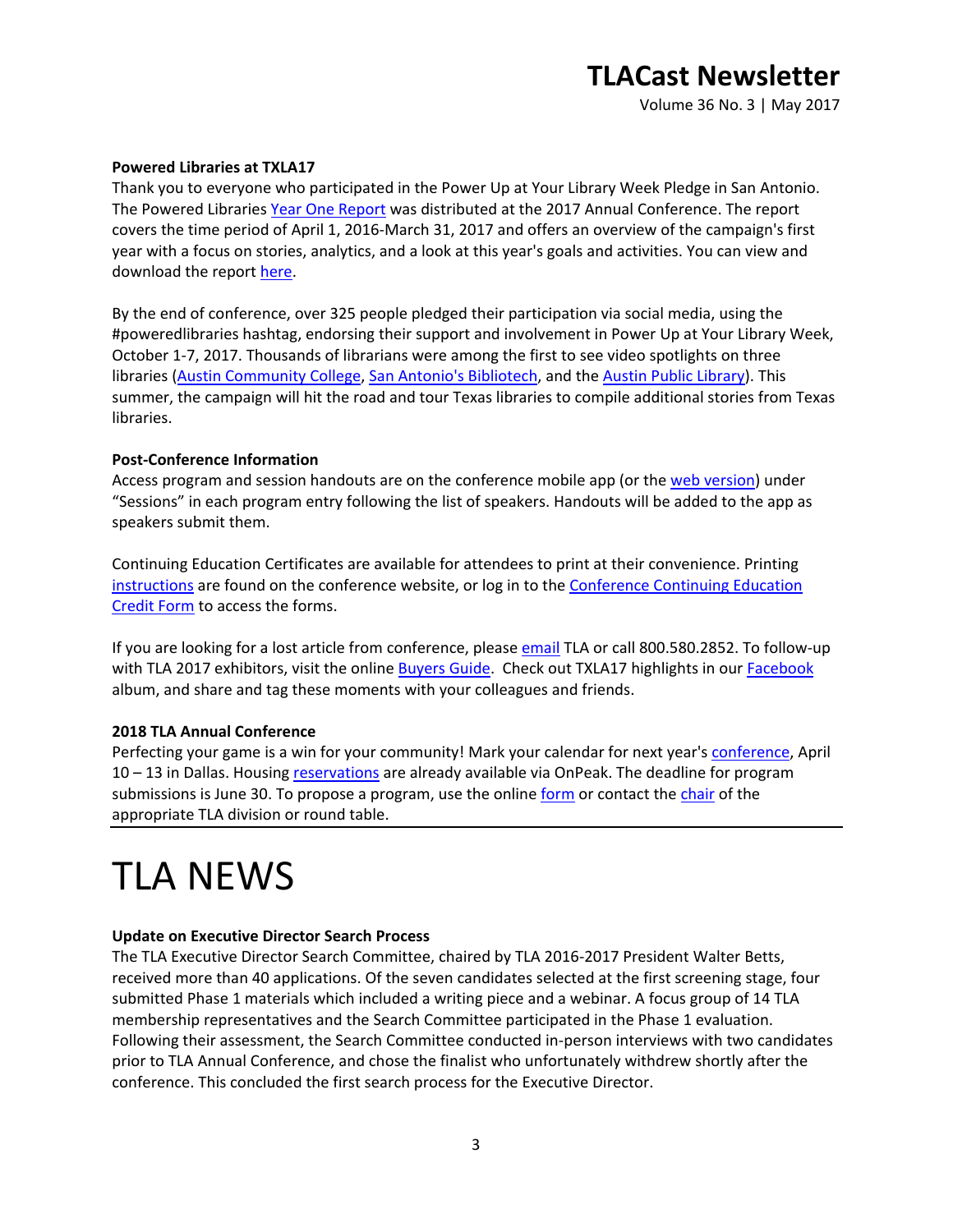Volume 36 No. 3 | May 2017

2017-2018 TLA President Ling Hwey Jeng has assumed the role as chair of the Executive Director Search Committee to continue the search process. TLA Immediate Past-President Walter Betts stepped down from the Search Committee and has been replaced by President-Elect Jennifer LaBoon. Additional committee members include Sharon Amastae, Yvonne Chandler, Susan Mann, Gloria Meraz, and Dana Rooks.

The committee is confident the process will be speedy yet thorough. Pat Smith has agreed to delay her retirement until the new Executive Director is identified. Please refer any questions related to the Executive Director search directly to Ling Hwey Jeng or any member of the committee. The position has been reposted on [JOBLINE.](https://secure.txla.org/secure/jobs/jobshow.asp?key=8228)

## **2017 Annual Assembly July 6 – 9 at the Hyatt Regency in Austin**

At Annual Assembly, TLA officers and committees gather to plan the year's activities and events. Conference planning at assembly includes program proposals and scheduling. In addition to the work meetings, Assembly offers several programs and special activities. All members of the association are encouraged to attend to learn more about unit activities and to participate in TLA's programs.

Visit the [Annual Assembly Highlights](http://www.txla.org/annual-assembly-highlights) page to book your hotel, and check back often for more information. Registration will open later this month.

Officers should submit their Annual Assembly Meeting Request and Budget Request Form via the [Members' Only](https://secure.txla.org/secure/membership/memLogin.asp) section of txla.org. Once logged in, you'll find the meeting request form link under Meetings, and the budget request form link in the officer only section under Membership.

*Please submit the Budget Request Form by June 10*. Use the prior two years for guidance, consider your unit's goals and objectives for the upcoming year, estimate your revenues and predict the group's expenses.

## **Continuing Education at Assembly**

*\$ = program carries a registration fee of \$10 for TLA members / \$25 for nonmembers*

#### **Friday, July 7**

#### **Ten Things Every Librarian Needs to Know about Copyright (\$) |**9:30 – 10:50am

Copyright is a complex topic, yet being knowledgeable about copyright is increasingly important for all librarians. Learn ten things that make copyright make sense! Knowledge of these ten principles will make the pieces fall smoothly into place as you continue to learn about and use copyright in the future. *Gretchen McCord, Copyright Interest Group*

#### **TexShare – ProQuest |** 9:30 – 10:50am

Learn about ProQuest's new and improved eBooks platform: eBook Central, which will be available to TexShare member libraries by mid-June 2017. Learn about how it's different from ebrary and how to get usage reports and other custom information. If you had any issues with the migration, we'll be happy to answer your questions*. Danielle Plumer and Russlene Waukechon, TSLAC*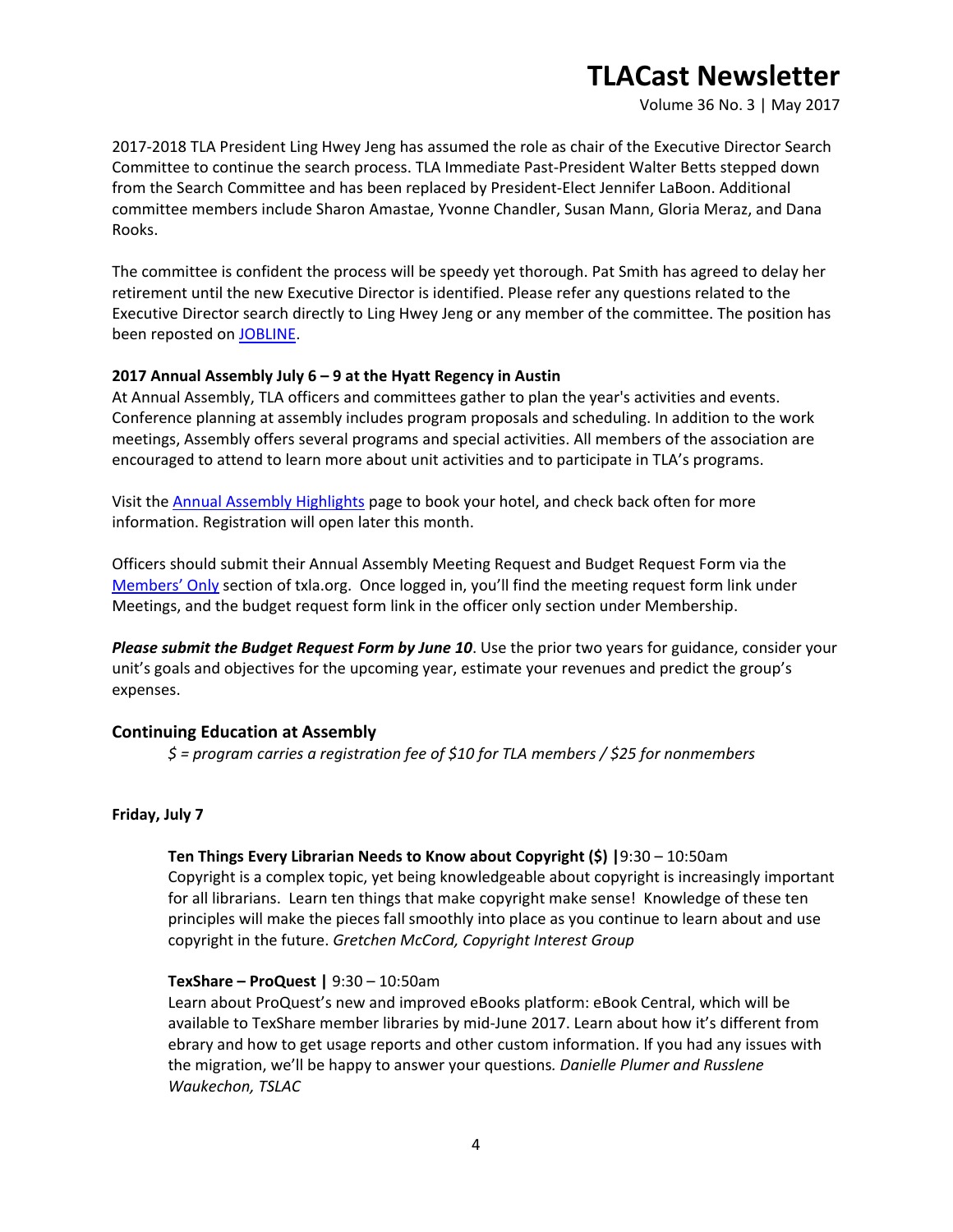Volume 36 No. 3 | May 2017

#### **Reading Lists Boot Camp: What Do We Do Now? |** 11am – 12pm

Once the books start rolling in, what do you do? How do you organize? How are conflicts resolved among committee members? How do you ensure a list that meets the needs of our diverse audience? Don't miss this crash course on the "nuts and bolts" of being a reading list committee member. Both experienced and incoming new members will learn tools and tricks that have worked for others. *Sharon Amastae and Mary Jo Humphreys, co-chairs, TLA Reading List Coordinating Committee*

#### **Google Drive (\$) |** 11am – 1:50pm

Google Drive is everywhere, but not everyone is familiar with this tool. Learn the basic features of this popular program. *Lauren Kluck, Round Rock ISD*

#### **Introduction to TLA Finances |** 12:00 – 12:30pm

Officers are invited to learn about TLA budgeting, financial policies, and practices that impact units and committees. *Sherra Bowers, director of administration, TLA*

#### **Be an Effective & Efficient Reading List Chair |** 1 – 2:20pm

Learn how to work with publishers and your committee members to provide a diverse, powerful and engaging reading list. Discussions and topics will include: a brief history of TLA's reading lists, publisher do's and don'ts, conflict resolution, providing diverse titles, shared marketing strategies, and a Q and A. *Sharon Amastae, Mary Jo Humphreys, co-chairs, TLA Reading List Coordinating Committee, Sara Ortiz, marketing and communications specialist, TLA*

#### **Digital Patron Privacy |** 1 – 2:20pm

Using materials and exercises from the **Data Privacy Project** attendees will deepen their understanding of privacy and security and learn about tools and practices to protect their libraries and learn how to share this information with their patrons. *Cindy Fisher and Henry Stokes, TSLAC*

#### **Top Challenges for New Senior Administrators |** 2:30 – 4:20pm

Come hear what your fellow directors have said were some of their thorniest challenges at their first position and get strategies for how to address them successfully. *Tine Walczyk*

#### **School Library Standards |** 2:30 – 4:20pm

This session will highlight the proposed revised State School Library Program Standards. We will share the feedback and comments already received and their effect on the final document. The attendees will be introduced to each proposed strand in the standards and asked to discuss and comment on how they can be used to evaluate and improve Texas School Library Programs*. Liz Philippi, TSLAC; Donna Kearley, Denton ISD; Sonja Schulz, Nacogdoches ISD*

#### **Fill Your Bucket List: Create a Retirement Game Plan |** 4:30 – 5:20pm

Get key tips as you plan for retirement (either sooner or later) including how to take control of your health, learn new skills and travel. *Sharon Amastae and Mikail McIntosh-Doty, RLTR*

#### **Google Docs and Slides (\$) |** 4:30 – 5:20pm

Learn the more intermediate secrets of Google's Docs and Slides applications. *Lauren Kluck, Round Rock ISD*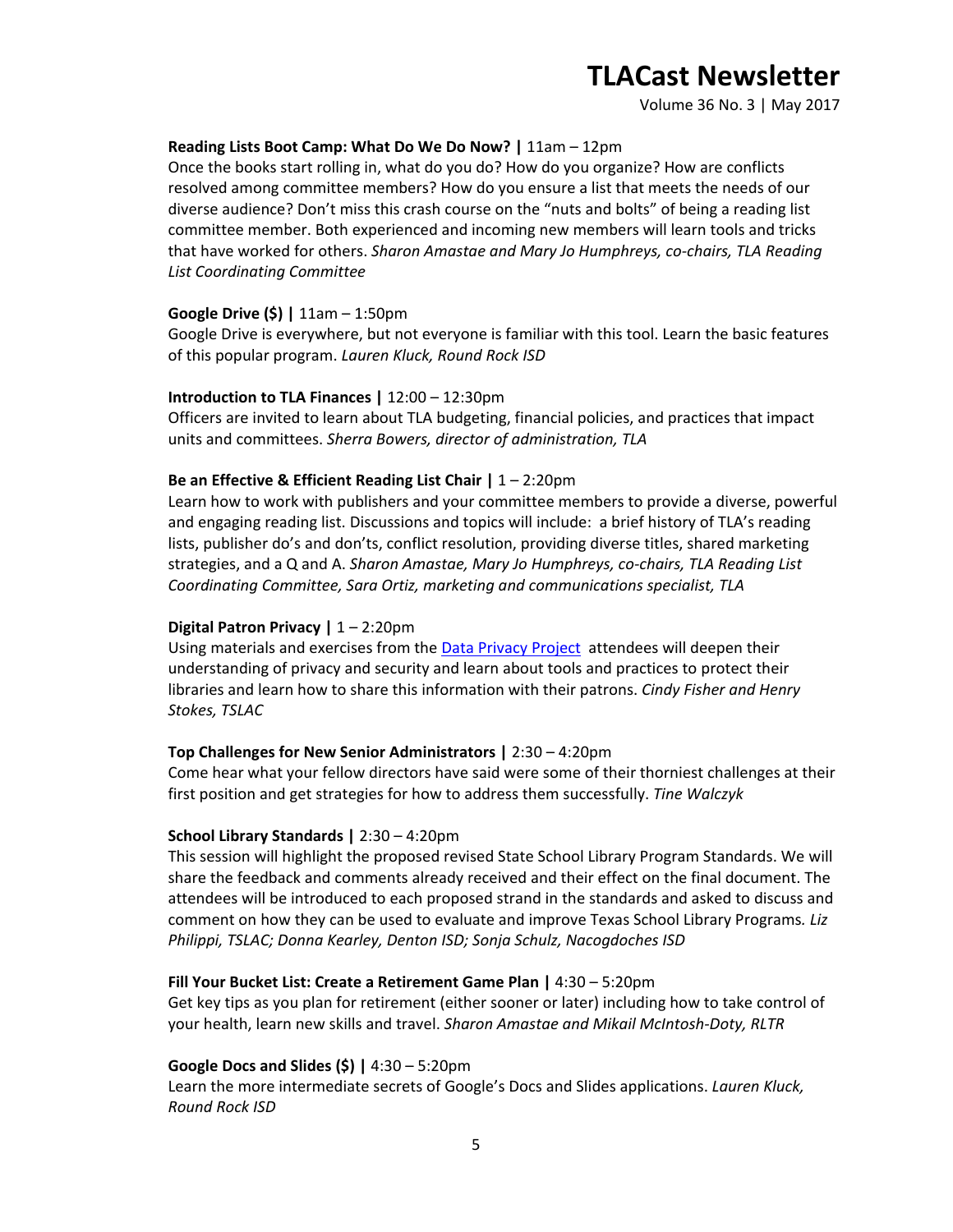Volume 36 No. 3 | May 2017

### **Saturday, July 8**

### **Train the Trainer at Battledecks Speed (\$) |** 8 – 9:30am

Delivering a training class can be a little more intense that giving a presentation. Come spend the morning addressing all of the challenges of preparing and giving a training session. This fast paced session will cover: how to think on your feet, transitions in topics, using visuals, not getting distracted, pacing, timing and the overall mechanics of preparing yourself and your content. *Tine Walczyk*

### **Preventing a Lifetime of Trouble: Hiring the Right People (\$) |** 10 – 11:30am

A Chinese master states, "A single inappropriate appointment means a lifetime of trouble." In addition to improving organizational practices and question generation, how else might search committees perfect the hiring process? Discover effective hiring practices and interviewing processes to make the best hire, including decoding both verbal and nonverbal cues. *Julie Todaro*

### **Annual Report Mayhem (\$) |** 2:30 – 3:30pm

Every year you face submitting those year-end reports, whether you're in public, academic, school, or special libraries everyone wants to know how the year went. We will look at what data will you need, where will you pull it from, how to set yourself up from the start of the year to make the end of the year easier, and reusing it in a variety of other ways to promote your library. *Tine Walczyk*

#### **Persuasive Rhetoric (\$) |** 4 – 5:30pm

Now more than ever, librarians are called upon to present and persuade with pedagogical precision. Learn the secrets of classic rhetoric and get a sample of the advanced communication skills taught at TLA's Executive Leadership Immersion. *Julie Todaro*

#### **2017 TLA Awards**

TLA congratulates all of the individuals, institutions, and projects that were nominated for recognition this year. Hundreds of colleagues, teachers, and librarians worked tirelessly to help students, coworkers, friends, and fellow library workers receive attention and honor for their work.

**[Libraries Change Communities](http://www.txla.org/sites/tla/files/Libraries%20Change%20Communities%20Award%20Press%20Release%202017.doc)**: Grand Prairie Public Library System

**[Librarian of the Year:](http://www.txla.org/sites/tla/files/Librarian%20of%20the%20Year%20Award%20Press%20Release%202017.doc)** Cynthia Cooksey, librarian, Dr. Pablo Perez Elementary School, McAllen ISD

**Lifetime Achievement**[: Elizabeth Polk,](http://www.txla.org/sites/tla/files/Lifetime%20Achievement%20Award%20Press%20Release%202017.doc) assistant director, library media services, Austin Independent School District; Patricia Helm Smith, executive director, Texas Library Association

**[Outstanding Services to Libraries:](http://www.txla.org/sites/tla/files/Outstanding%20Services%20to%20Libraries%20Award%20Press%20Release%202017.doc)** Audrey Dearing, Pflugerville Public Library

**[Wayne Williams Library Project of the Year:](http://www.txla.org/sites/tla/files/Wayne%20Williams%20Library%20Project%20of%20the%20Year%20Award%20Press%20Release%202017.doc)** Potranco Branch Library, San Antonio Public Library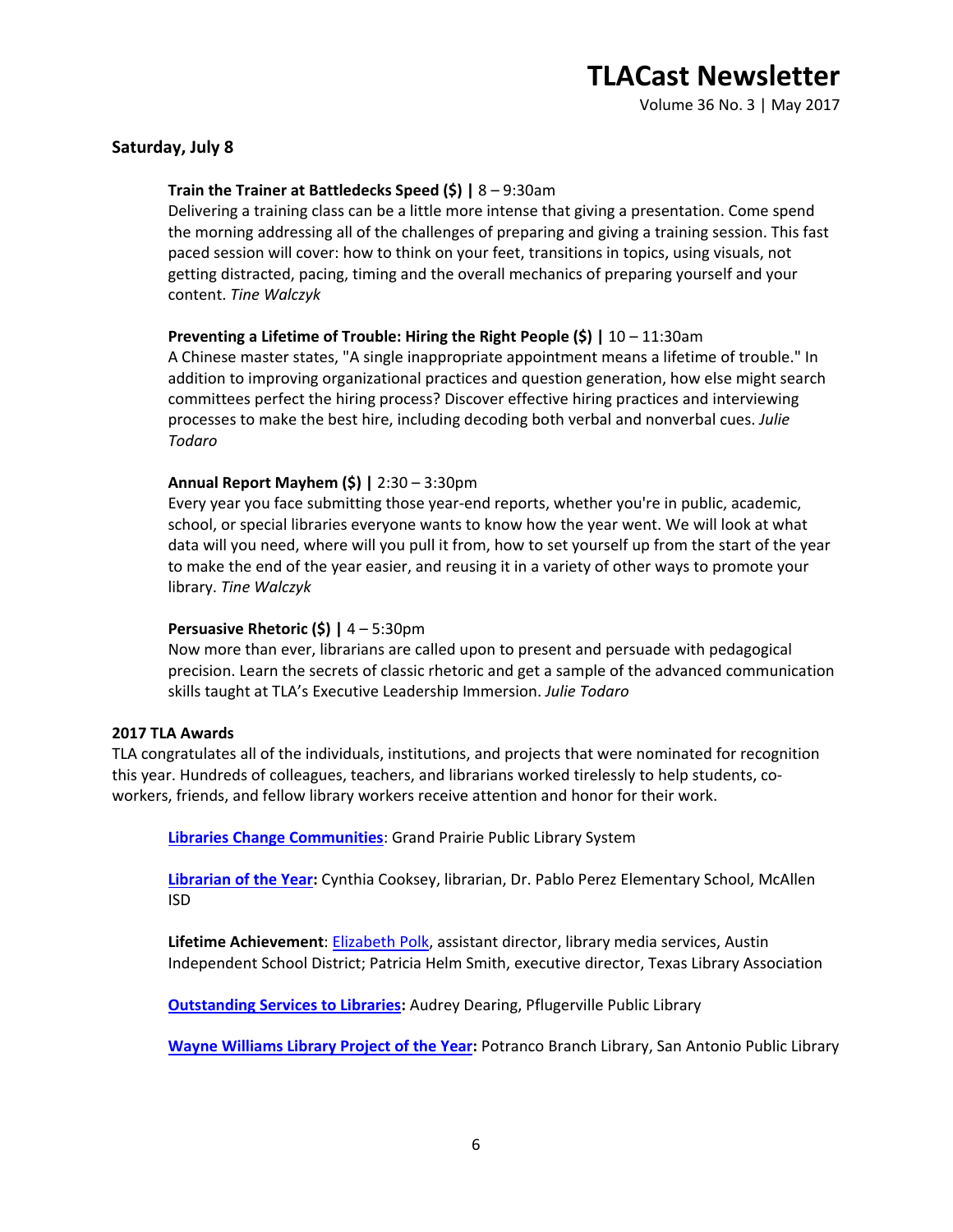Volume 36 No. 3 | May 2017

With many association-wide and unit awards, TLA's awards program allows us to say thank you and cheer on the best work occurring in Texas libraries. A full write-up of these winners is available in the [TLA Media Room,](http://www.txla.org/press-releases) and a full list of all unit awards (as reported to TLA publication staff) is available [here.](http://www.txla.org/news/2017/05/2017-texas-library-association-awards)

## **Visit TLA at ALA Annual Chicago**

TLA is exhibiting (booth #1114) at the ALA Annual Conference in Chicago (June 23 – 27). Bring your library-loving colleagues to the TLA booth to pick up a Texans Love Libraries button, purchase the TLA Coloring Book benefiting the TLA Disaster Relief Fund, learn about TLA's reading lists, and enter a chance to win a free registration for the 2018 TLA Annual Conference.

*Exhibit Hall Schedule:*

| Friday, June 23   | $5:30 - 7$ pm |
|-------------------|---------------|
| Saturday, June 24 | $9am - 5pm$   |
| Sunday, June 25   | $9am - 5pm$   |
| Monday, June 26   | $9am - 2pm$   |

If you are attending the ALA Annual Conference and are interested in volunteering your time to help at the TLA booth, please contact Sara Ortiz (sarao@txla.org) and reserve a time to volunteer. We hope to see you there!

## **Corporate Members**

We thank our [corporate members](http://www.txla.org/cm) for their investment in TLA and Texas libraries. See some [examples](http://www.txla.org/public-relations-campaigns) of initiatives facilitated through our corporate partnerships that are making a large contribution to Texas libraries.

# CONTINUING EDUCATION

# **Continuing Education Corner**

*All webinars will be recorded. A link to the recording will be sent to all registrants (i.e. you may want to register even if you know you cannot attend the live event). All webinars will carry Continuing Education credit, some also have CE credit available for viewing the recording. See individual descriptions for details.*

# **May 24 | 2:00 pm | Visualizing (and Finding!) Funding for Libraries**

*Presented by Amanda Dillon and Kate Tkacik of the Foundation Center*

This free online training will introduce participants to a dynamic and freely available data-visualization tool, Visualizing Funding for Libraries that enables library professionals and supporters to search for institutional funding for libraries at national, state, and local levels. Participants will learn pro tips on navigating the tool and as well as next steps on how to pursue new funding opportunities. Data visualizations such as maps, network constellations, and partnership pathways showcase key networks of funders and recipients, as well as individual grants that highlight the library services and programs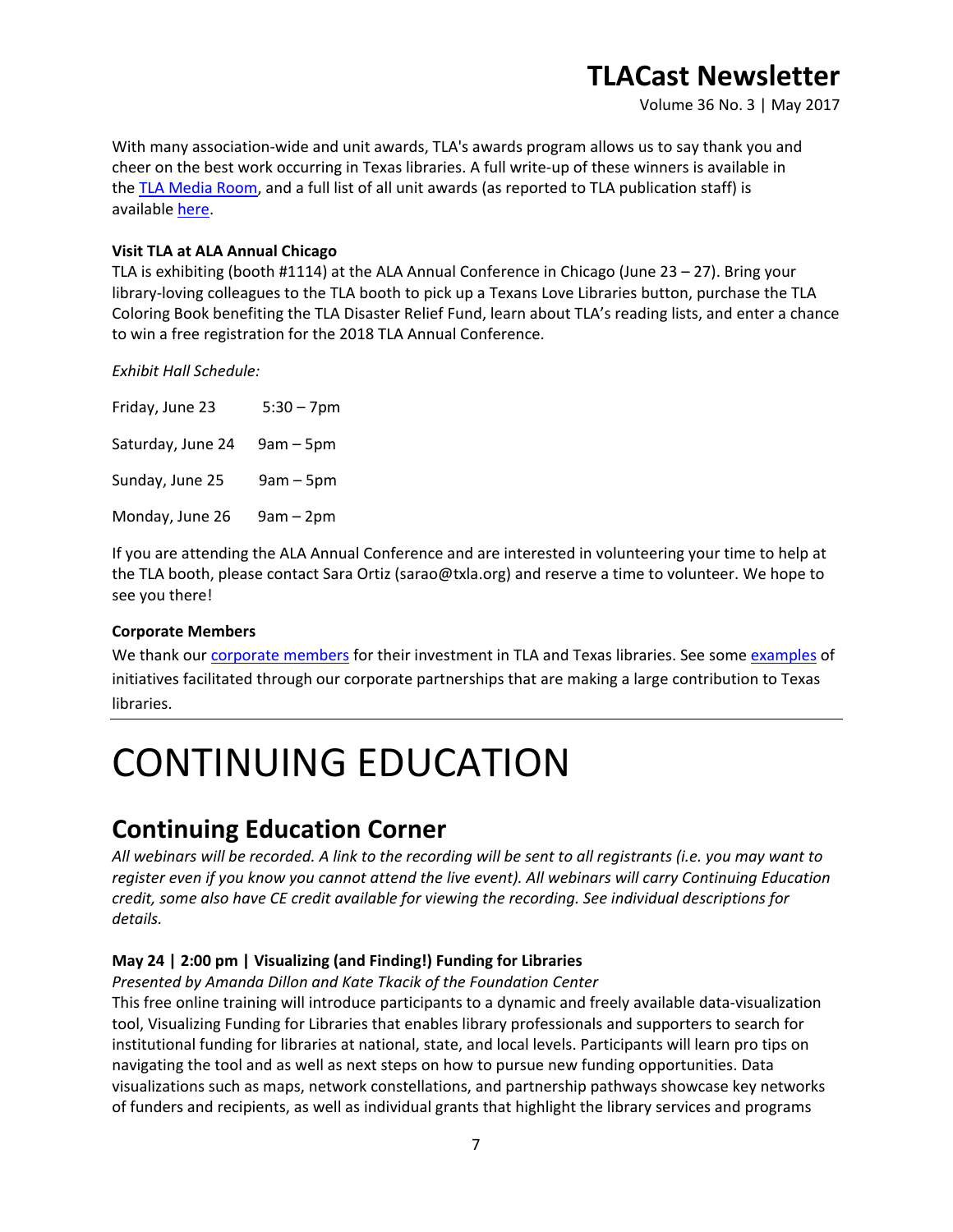Volume 36 No. 3 | May 2017

that are winning grants. [Visualizing Funding for Libraries](http://libraries.foundationcenter.org/) is a Knight Foundation News Challenge winning project.

[REGISTER](https://join.onstreammedia.com/register/80146595/visualfund)

# **June 13 | 1:00 pm | You Can Coordinate Others but Can You Lead Them?**

*AZ webinar series for support staff, presented by ALA President Julie Todaro* We've learned in our last series how to supervise, and coordinate and manage others. And while these are always the most necessary management tools, learning to lead is critical to both leader and follower employee success in libraries. This webinar will articulate the differences among supervising, coordinating, managing and leading and the role that leadership plays in libraries among all levels of employees and library workers.

[REGISTER](https://secure.txla.org/secure/forms/mtgLogin.asp)

## **June 15 | 1:00 pm | Financial Protection for Older Americans**

## *Presented by the Consumer Financial Protection Bureau*

Older Americans face many financial challenges as they age. They have opportunities to travel, explore new fields of work or hobbies, or spend time with family and friends. But often scam artists or bad advice take away these opportunities. The Consumer Financial Protection Bureau's information and tools help seniors navigate safely through financial challenges. Learn how to prevent elder financial exploitation using the Money Smart for Older Adults – Prevent Financial Exploitation curriculum. [REGISTER](https://join.onstreammedia.com/register/80146595/cfpb2)

# LIBRARY NEWS

Power Up at Your Library Week (Power Up Week), October 1-7, is a time to celebrate libraries and librarians and to promote library use and support. Each day during the week, TLA will be supporting local efforts with social media giveaways and videos featuring various libraries around Texas. Choose one or choose all. Customize your participation to fit your library. All types of libraries – academic, public, school, and special – can participate. Register and share your plans with u[s here.](https://docs.google.com/forms/d/e/1FAIpQLSeKAAfnZOShosx4BUTKYG0VUO0VkgdM76oTfNS9df4gV_3PpQ/viewform?usp=sf_link)

Celebrations during Power Up at Your Library Week include:

## **Pre-game Sunday |October 1**

A day for libraries and librarians to share photos or posts about how they are preparing for Power Up Week. Pre-game checklist: schedule social media dispatches, temporarily change Facebook profile photo and Twitter avatars, use the #poweredlibraries hashtag.

## **Advocacy Monday | October 2**

A day for stakeholders, administration, and dignitaries to demonstrate support toward libraries and librarians – e.g. regional and local proclamations, school and campus announcements, posters, etc. Powered Libraries will release an advocacy video spotlight.

## **Tinkering Tuesday | October 3**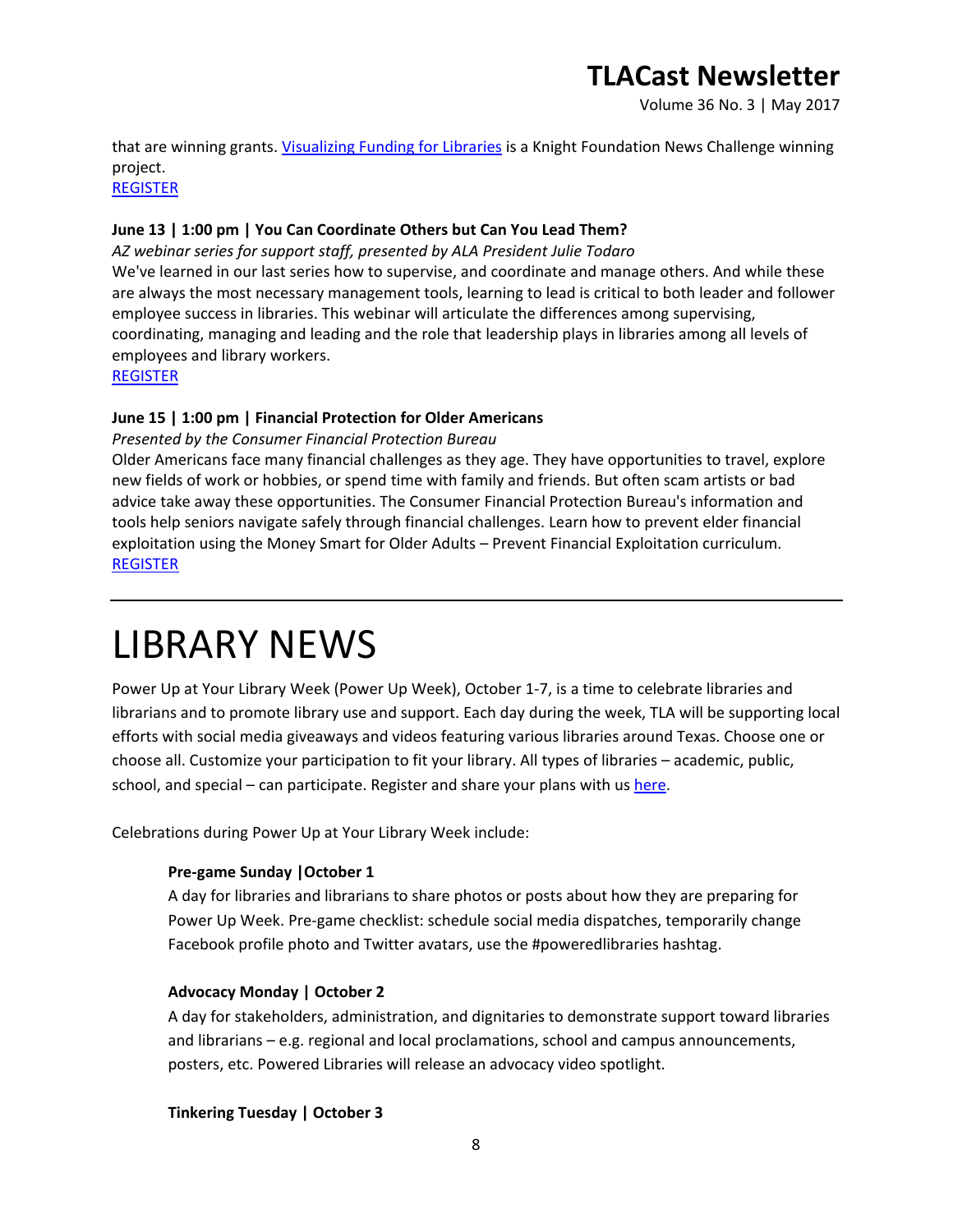Volume 36 No. 3 | May 2017

A day highlighting technology, tinkering, and maker spaces – whether it's robotics, 3D printing, computers, laptops, or mobile devices. Powered Libraries will release a video spotlighting technology.

### **Web Widget Wednesday | October 4**

A day featuring all things web related (virtual scavenger hunts, escape rooms, surveys, eBooks, audiobooks via Overdrive, databases, Zinio books & magazines, etc.) in the library. Powered Libraries will release a new video.

### **Powerful Partnership Thursday | October 5**

A day celebrating partnerships with organizations, associations, groups, cultures, and storytellers in our community (e.g. authors, Veterans' groups, dance troops, architecture groups, scientists, heritage and multicultural organizations, literacy organizations). Powered Libraries will release a video spotlighting a Powerful Partner in the Texas community.

### **Innovative Impact Friday | October 6**

A day demonstrating how libraries impact communities (campus, city, neighborhood, school, town) through both subtle and dynamic strategies. (E.g. Bookmobiles, homeless outreach, working with underserved populations, improving literacy, book displays on campus and in schools, etc.) Powered Libraries will release a video spotlighting innovation in the library.

## **Offline Saturday | October 7**

A day showcasing creative programming that doesn't require much (any) electricity or technology. (E.g. reading to therapy dogs, building with Legos or blocks, bicycle-powered libraries, teaching a dance class, second language lessons, hosting a string quartet/piano/acoustic musicians, etc.)

Get highlights, updates, and news from Powered Libraries online through the [website,](http://www.poweredlibraries.org/) [Twitter,](https://twitter.com/poweredlibrary) or [Facebook.](https://www.facebook.com/Poweredlibraries)

#### **The Eyes of Texas are Upon Libraries!**

The Texas State Library and Archives Commission (TSLAC) invites you to share your thoughts and suggestions for the future of the agency and information services in Texas. TSLAC is scheduled for legislative Sunset Review, a statutorily-required examination of an agency, its functions, and rationale for continuation, in 2019. As part of that process they are seeking input from stakeholders. Please complete this [online survey](http://www.surveygizmo.com/s3/3455268/tslacsunsetsurvey) and make your voice part of the process to shape library services.

#### **Four Texas Public Libraries Selected as NASA@ My Library Partners**

Seventy-five public libraries across the country were selected to receive resources, training, and support through *NASA@ My Library*, a STEM education initiative that will increase and enhance STEM learning opportunities for library patrons.

Congratulations to the Texas public libraries - City of Laredo Public Libraries, Harris County Public Library, Tom Green County Library System, and Wichita Falls Public Library who were selected through a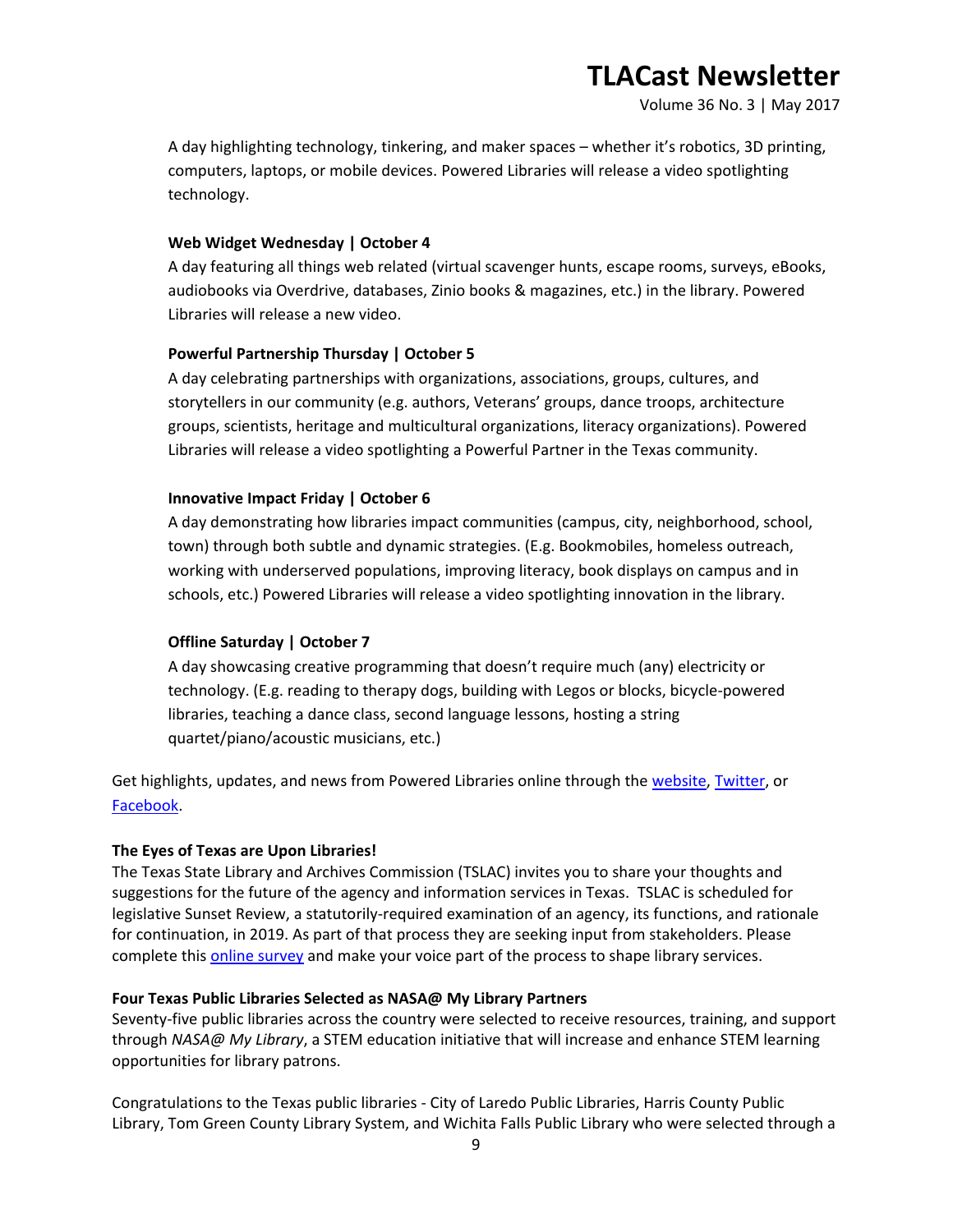Volume 36 No. 3 | May 2017

competitive application process from a pool of more than 500 applicants to participate in the 18-month project, with an opportunity to extend for an additional two-year period.

The [project](http://www.ala.org/news/member-news/2017/05/75-public-libraries-selected-nasa-my-library-partners) is offered by the *National Center for Interactive Learning* (NCIL) at the Space Science Institute (SSI) in partnership with the American Library Association (ALA) Public Programs Office, the Pacific Science Center, Cornerstones of Science and the Education Development Center. Support comes from NASA's Science Mission Directorate.

## **Rio Grande Valley Libraries Receive 3D Printers**

The Dustin Michael Sekula Memorial Library in Edinburg, Texas, along with seven other public libraries from Hidalgo and Star Counties each received a 3D printer to provide patrons with printing services. The printers were acquired through a grant from the U.S. Institute of Museum and Library Services, the Texas State Library and Archives Commission, and Central Texas Library System Inc.

# NAMES IN THE NEWS

- **Naomi Bates** (Northwest ISD, Justin, TX) was selected as the inaugural "Program Pioneer" 2017 AASL Social Media Superstar.
- **Aranda Bell** was promoted to library adult services manager at Zula B. Wylie Public Library in Cedar Hill.
- **Carter Cook,** Fort Worth ISD, **Carolyn Foote**, Eanes ISD, and **Ann Vickman**, South Texas ISD were selected as three of 22 school district library leaders to participate in the 2017-2018 Lilead Fellows Program.
- **Lindsay Cronk** was elected as LITA Director-at-Large (ALA Elections).
- **Rebecca Lesley Denham** was elected to ALA's YALSA Margaret A. Edwards Committee.
- **Camila Fiorillo** was honored with Professor Emeritus status by the Alamo Colleges Board.
- **Kelli Getz** was elected as ALCTS AS Vice-Chair/Chair-Elect (ALA Elections).
- **Dorcas Hand** and **Liz Philippi** were elected to the American Library Association Council.
- **Barbara A.B. Gubbin**, past-president of the TLA and director of the Jacksonville (FLA) Public Library was awarded the 2017 Ernest A. DiMattia, Jr. Award for Innovation and Service to the Community and Profession by the American Library Association.
- **Martin Halbert**, current dean of the University of North Texas libraries has accepted the position of Dean of Libraries at the University of North Carolina, Greensboro beginning late this summer.
- **Geeta Halley**, public services manager at Round Rock Public Library received Small Business Week's Small Business Champion of the Year award.
- **Lisa Kulka**, library specialist at Northside ISD in San Antonio received the ALA's New Member Round Table Shirley Olofson Memorial Award.
- **Molly Kyle**, librarian at Amarillo ISD, was named AISD's 2017 Elementary Teacher of the Year.
- **Julie Anne O'Brien** was elected as GAMERT Director-at-Large (ALA Elections).
- **Sara Ortiz** was elected to ALA's YALSA 2019 Non-Fiction Award Committee.